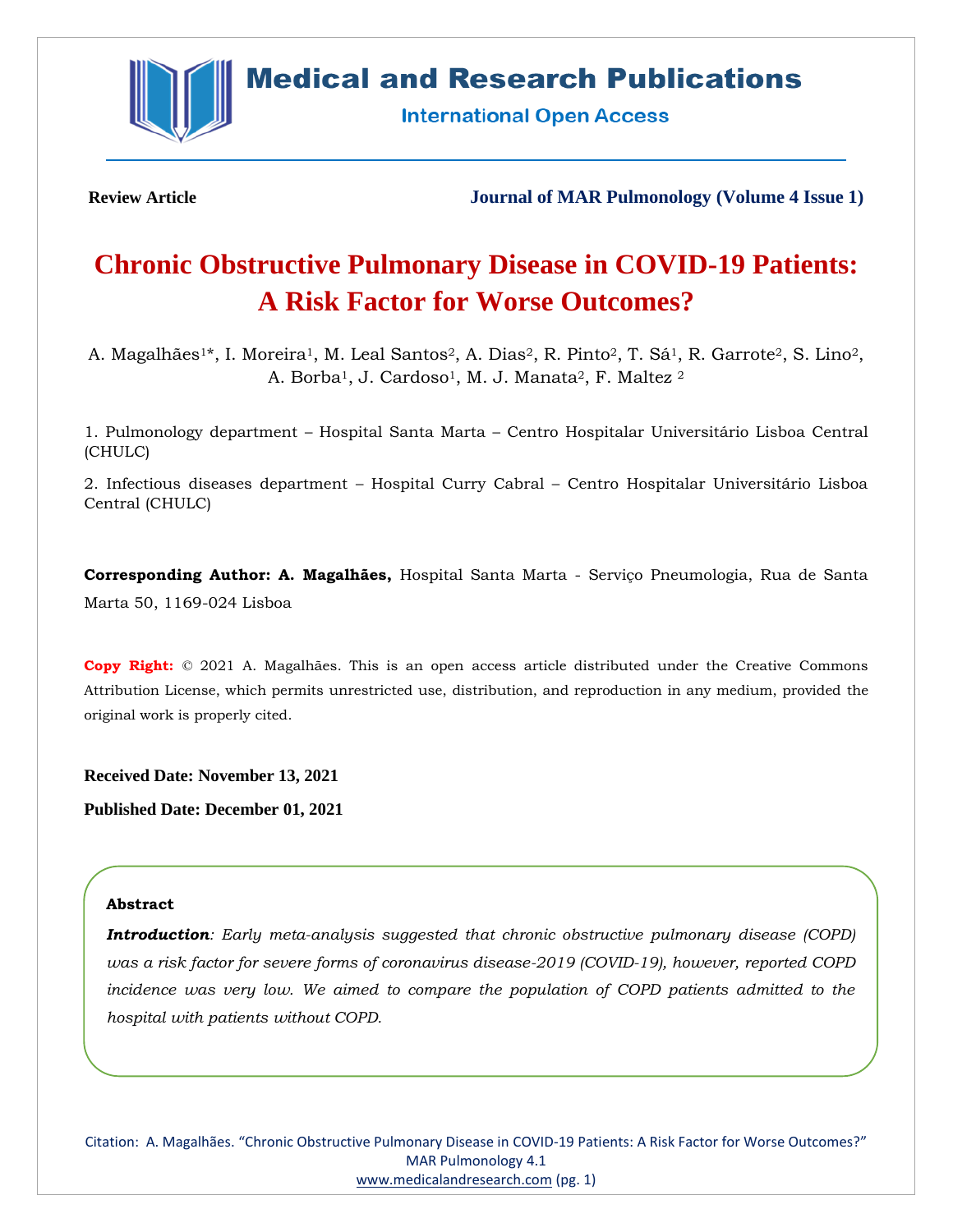*Methods: The study cohort included patients admitted with COVID-19 from March to July of 2020. The patients with a previous diagnosis of COPD were compared with patients without this diagnosis.*

*Results: A total of 194 patients were included, 28 (14%) had COPD. COPD patients were significantly older than non-COPD patients. There was no difference in sex distribution, the prevalence of hypertension and diabetes mellitus and medical therapy administered between both groups. A previous diagnosis of COPD did not correlate with a higher need for invasive mechanical ventilation (p=0,378), death (p=0,396), readmission at 3 months (p=0,76) or death at 3 months (p=0,315).*

*Discussion: We report a higher number of COPD patients than previous works, with a prevalence similar to that expected in the Lisbon region and, therefore, these patients do not seem to be at higher risk for the hospital admission. In this cohort study, we didn't find an association between COPD and the severity of SARS-CoV-2 infection.*

*Keywords: SARS-CoV-2; COVID-19; chronic obstructive pulmonary disease; pandemic.*

## **Abbreviations**

COVID-19: coronavirus disease 19 COPD: chronic obstructive pulmonary ACE-2: angiotensin-converting enzyme II HFNC: high flow nasal cannula NIV: non-invasive mechanical ventilation IMV: invasive mechanical ventilation ECMO: extracorporeal membrane oxygenation SARS: severe acute respiratory syndrome MERS: Middle East respiratory syndrome

> Citation: A. Magalhães. "Chronic Obstructive Pulmonary Disease in COVID-19 Patients: A Risk Factor for Worse Outcomes?" MAR Pulmonology 4.1 [www.medicalandresearch.com](http://www.medicalandresearch.com/) (pg. 2)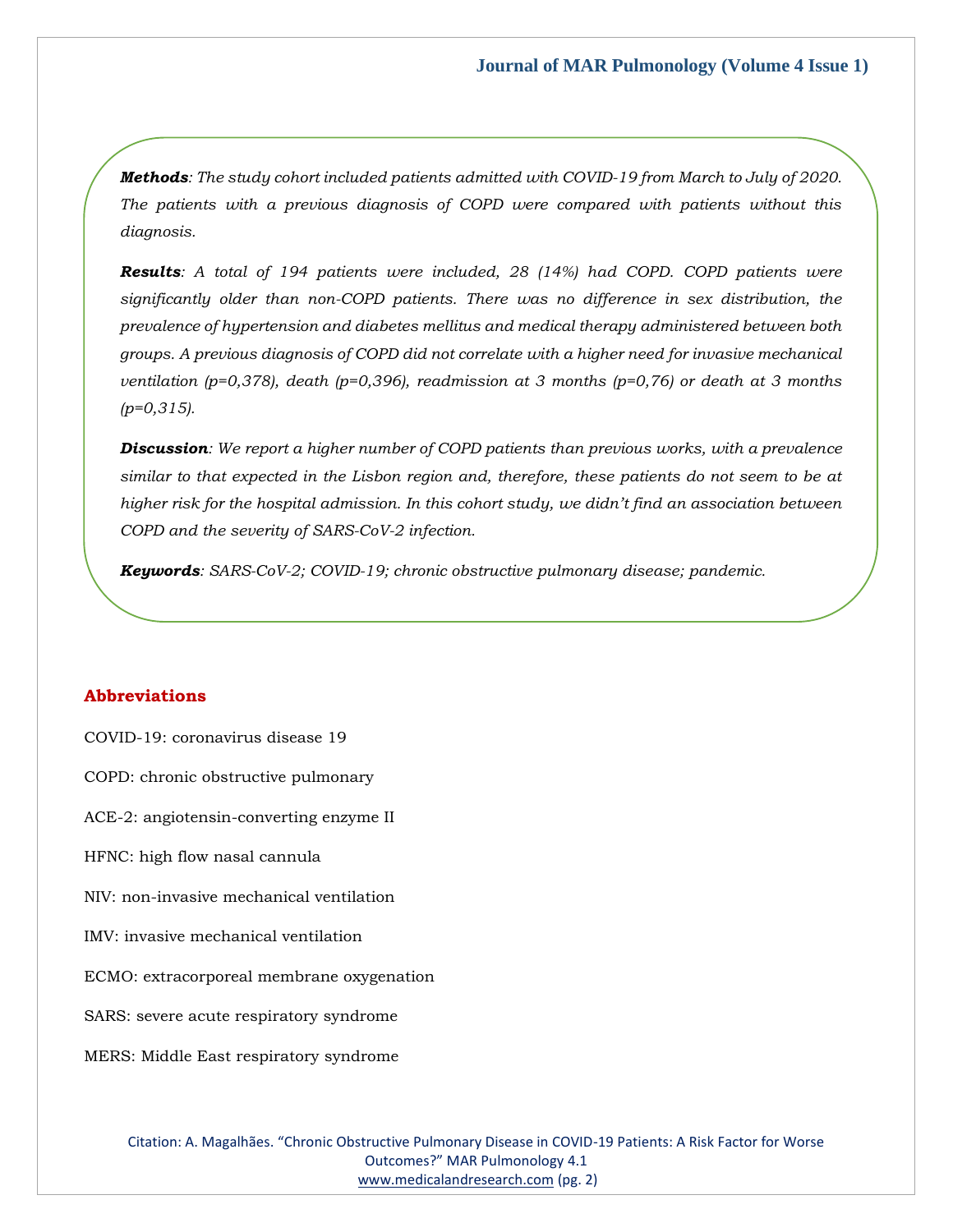## **Introduction**

Prior knowledge about the contribution of bacterial and viral infections in exacerbations of chronic obstructive pulmonary disease (COPD) may suggest that these patients are at risk for severe forms of coronavirus disease 2019 (COVID-19) **(**1,2**)**. Furthermore, the symptoms of SARS-CoV-2 infection may mimic an acute exacerbation of COPD possibly postponing a correct diagnosis or even causing a delay in a patient seeking medical attention **(**3**)**. It is widely known that SARS-CoV-2 uses the angiotensinconverting enzyme II (ACE-2) as the cellular entry receptor. There is evidence proposing that active cigarette smoking and COPD upregulate ACE-2 expression in the lower airways, which is another factor potentially contributing to the severity of COVID-19 **(**4**)**. Two early meta-analyses, including main studies carried out in China, suggested that COVID-19 infection is associated with significant severity and mortality in COPD patients. However, the reported incidence of COPD among COVID-19 patients was very low compared with estimates of the prevalence of these conditions in the general population. **(**3,5**)**. A larger case series of 20133 patients in the UK found COPD as a comorbidity in 5.4% of the patients **(**6**)** and a recent review of 168 patients in Spain reported a COPD prevalence of 7.1% **(**7**)**.

With this paper, we aimed to characterize the population of COPD patients admitted to a Central Hospital in Lisbon and to compare morbidity and mortality outcomes with patients without COPD.

#### **Methods**

This was a retrospective single-center study carried out at the Infectious Disease Department of Centro Hospitalar e Universitário de Lisboa Central (Lisbon, Portugal). The study cohort included patients admitted with COVID-19 from March to July of 2020. Patients whose admission criteria were not directly related to the severity of the SARS-CoV-2 infection (social vulnerability, impossibility of isolation from cohabitants, surgical cases, and other less frequent situations) were excluded. The patients with a previous diagnosis of COPD were selected and a comparative analysis was carried out between this group and the patients without this diagnosis. The following clinical and socio-demographic data were collected from electronic records: age, sex, smoking status (non-smoker, active smoker and former smoker), co-morbidities as arterial hypertension, diabetes *mellitus* and previous diagnosis of COPD, duration of the admission stay, specific therapy and antibiotics administrated, type of respiratory support and the outcome (death or hospital discharge).

Categorical variables are presented as frequencies and percentages, and continuous variables as medians and interquartile ranges since all had skewed distributions. Categorical variables were compared with the use of the Chi-square test and continuous variables were compared with the Mann-Whitney test. All reported p-values are two-tailed, with a p-value <0.05 indicating statistical significance. Statistical analysis was performed with commercially available IBM SPSS software version 22 for Windows.

Citation: A. Magalhães. "Chronic Obstructive Pulmonary Disease in COVID-19 Patients: A Risk Factor for Worse Outcomes?" MAR Pulmonology 4.1 [www.medicalandresearch.com](http://www.medicalandresearch.com/) (pg. 3)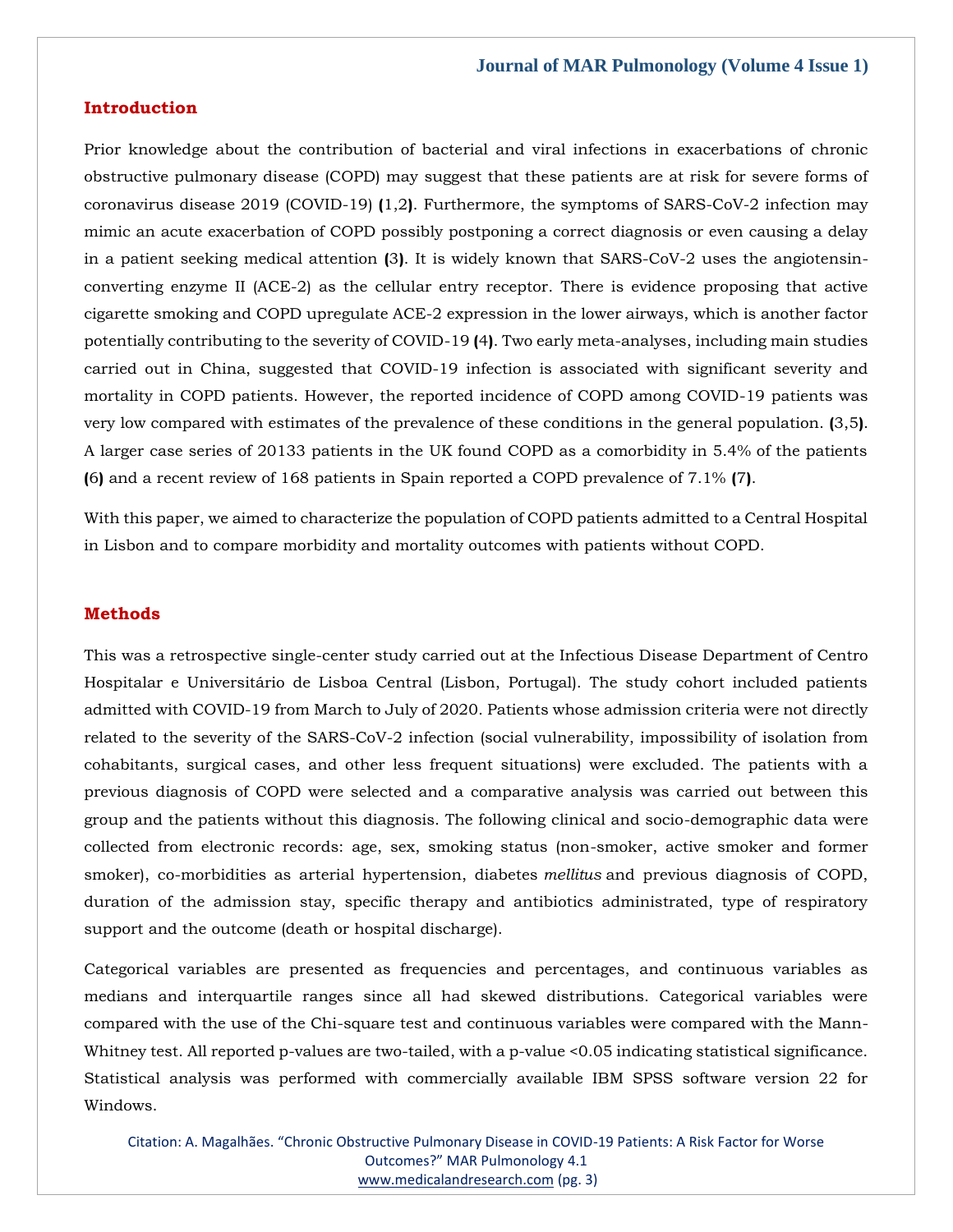# **Results**

A total of 194 patients were included (table 1). The median age was 65 years old (youngest 18, oldest 100), and the majority were males (69,6%, n=135). A previous diagnosis of COPD was identified in 28 patients (14% of the total).

The prescription of specific therapy (table 2) (hydroxychloroquine, lopinavir/ritonavir, remdesivir and corticotherapy) was the same in both groups, changing over time, according to the growing evidence available. Likewise, there were no differences in the antibiotic prescription.

All patients needed some kind of respiratory support: oxygen therapy, high flow nasal cannula (HFNC), non-invasive mechanical ventilation (NIV), invasive mechanical ventilation (IMV) or extracorporeal membrane oxygenation (ECMO). The patients received supportive treatment with oxygen therapy in an equal proportion between the groups, with a need for an equal median O2 output of  $3L/min$  (2-5) (p=0,923). HFNC was used in 6 patients, 4 of them had no indication for IMV according to clinical decision and passed. Only 4 patients were treated with NIV, all had COPD and 2 of them were already on nocturnal home NIV. IMV was necessary for 43 patients (22,2% of the total), of which 8 had COPD, and this previous diagnosis did not correlate to an increased need for IMV (p=0,378). Only 3 patients were treated with ECMO, none of them had COPD and they all survived.

A summary of the outcomes is presented in Table 3. There were 169 hospital discharges (87% of the patients), the majority for their residences or previous home care facilities, 14 patients were referred for rehabilitation institutions.

|                   | COPD $n$ <sup>(%)</sup><br>Total $n$ <sup>(%)</sup><br>Non-COPD $n\frac{1}{6}$ |             | p value     |          |
|-------------------|--------------------------------------------------------------------------------|-------------|-------------|----------|
|                   | $n = 194$                                                                      | $n=28$      | $n = 166$   |          |
| Age               | $65(50-81)$                                                                    | 78 (68-83)  | 63 (49-79)  | 0,002    |
| Gender male       | 135 (69,6%)                                                                    | 21 (75%)    | 114 (68,7%) | 0,501    |
| Smoking status    |                                                                                |             |             |          |
| Not smoker        | 153 (78,9%)                                                                    | $9(32,1\%)$ | 144 (86,7%) | < 0,0001 |
| Former smoker     | 26 (13,4%)                                                                     | 11 (39,3%)  | $15(9,1\%)$ | < 0,0001 |
| Current smoker    | 15 (7,7%)                                                                      | 8 (28,6%)   | $7(4,2\%)$  | 0,0001   |
| Hypertension      | 95 (49%)                                                                       | 13 (46,4%)  | 82 (49,4%)  | 0,881    |
| Diabetes mellitus | 47 (24,2%)                                                                     | $6(21,4\%)$ | 41 (24,7%)  | 0,845    |

**Table 1.** Patients' demographic and clinical characteristics

Citation: A. Magalhães. "Chronic Obstructive Pulmonary Disease in COVID-19 Patients: A Risk Factor for Worse Outcomes?" MAR Pulmonology 4.1 [www.medicalandresearch.com](http://www.medicalandresearch.com/) (pg. 4)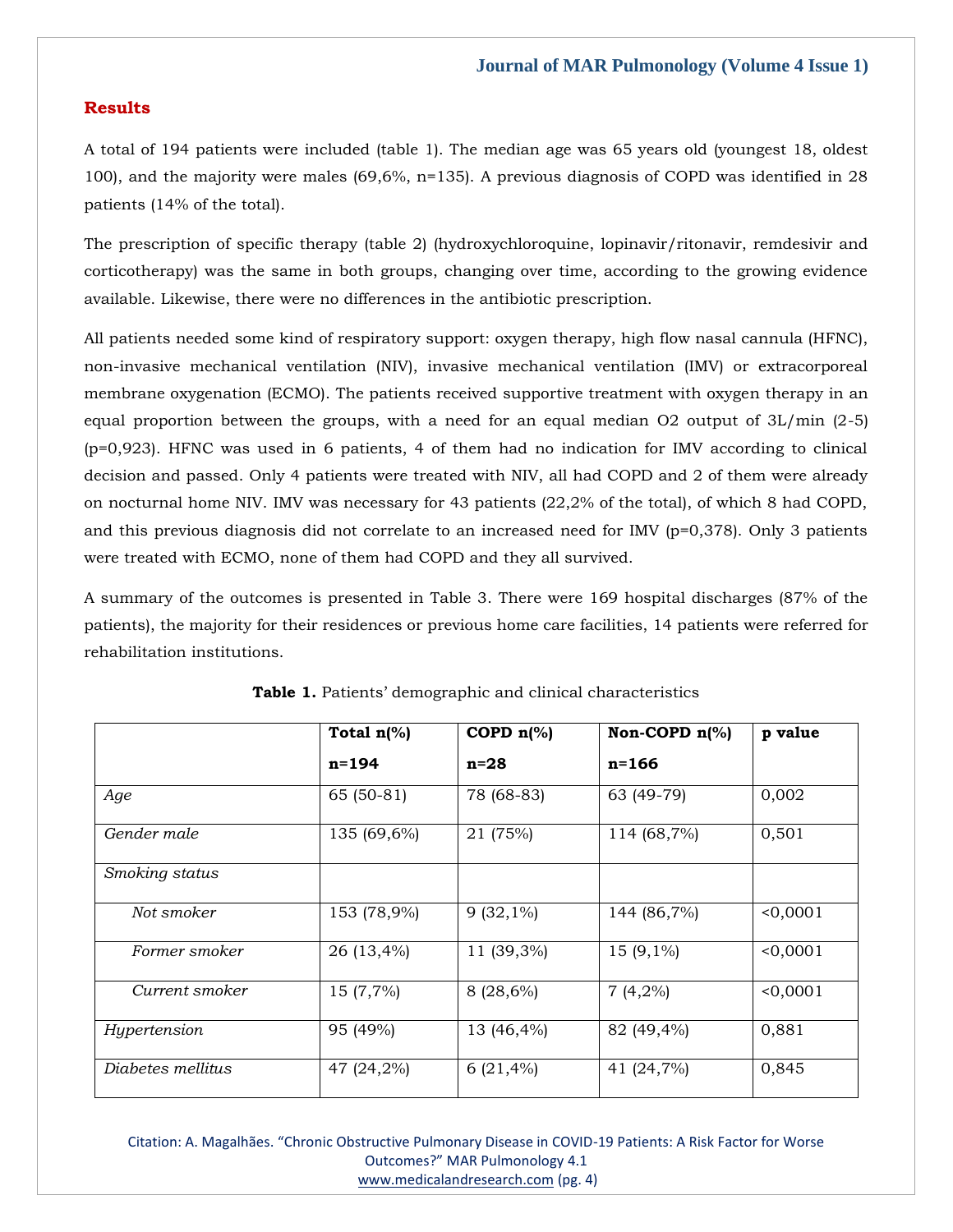# **Journal of MAR Pulmonology (Volume 4 Issue 1)**

| COPD inhaled treatment |   |             |                 |  |
|------------------------|---|-------------|-----------------|--|
| LAMA/LABA              | ۰ | $9(32,1\%)$ | $\qquad \qquad$ |  |
| LABA/ICS               |   | 5(17,9%)    |                 |  |
| LAMA/LABA/ICS          |   | 5(17,9%)    |                 |  |
| <i>LAMA</i>            |   | $3(10,7\%)$ | -               |  |

COPD: chronic obstructive lung disease; LAMA: long-acting muscarinic receptor antagonists; LABA: long-acting beta-agonists; ICS: inhaled corticosteroids

|                     | Total $n\frac{9}{6}$ | COPD $n\frac{1}{6}$ | Non-COPD $n\llap/$ | p value |
|---------------------|----------------------|---------------------|--------------------|---------|
|                     | $n = 194$            | $n=28$              | $n = 166$          |         |
| Antibiotics         | 83 (42,8%)           | 14 (50%)            | 69 (41,7%)         | 0,404   |
| Specific therapy    |                      |                     |                    |         |
| Hydroxychloroquine  | 74 (38,1%)           | 12 (42,9%)          | 62 (37,3%)         | 0,579   |
| Lopinavir/ritonavir | 28 (14,4%)           | $5(21,4\%)$         | 23 (19,9%)         | 0,577   |
| Remdesivir          | 21 (10,8%)           | 5(17,9%)            | 16 (9,6%)          | 0,195   |
| Corticotherapy      | $38(19,6\%)$         | 8 (28,6%)           | 30 $(18,1\%)$      | 0,195   |

**Table 2.** Prescription of antibiotics and specific therapy

COPD: chronic obstructive lung disease

#### **Table 3**. Outcomes

|                                   | Total $n$ <sup>(%)</sup> | COPD $n$ <sup>(%)</sup> | Non-COPD<br>$n\frac{6}{6}$ | р<br>value |
|-----------------------------------|--------------------------|-------------------------|----------------------------|------------|
| Median length of stay (days)      | $12(7-22)$               | $11,5(6,5-20)$          | $12(7-22,3)$               | 0,778      |
| Deaths $n$ (%)                    | 25 (12,9%)               | 5(17,9%)                | 20 (12%)                   | 0,396      |
| Post hospital discharge $(n=169)$ |                          |                         |                            |            |
| Readmission at 3 months $n$ (%)   | $9(5,3\%)$               | 3(13%)                  | $6(4,1\%)$                 | 0,760      |
| Death at 3 months $n$ (%)         | $3(1,8\%)$               | $1(4,3\%)$              | $2(1,4\%)$                 | 0,315      |

COPD: chronic obstructive lung disease

Citation: A. Magalhães. "Chronic Obstructive Pulmonary Disease in COVID-19 Patients: A Risk Factor for Worse Outcomes?" MAR Pulmonology 4.1 [www.medicalandresearch.com](http://www.medicalandresearch.com/) (pg. 5)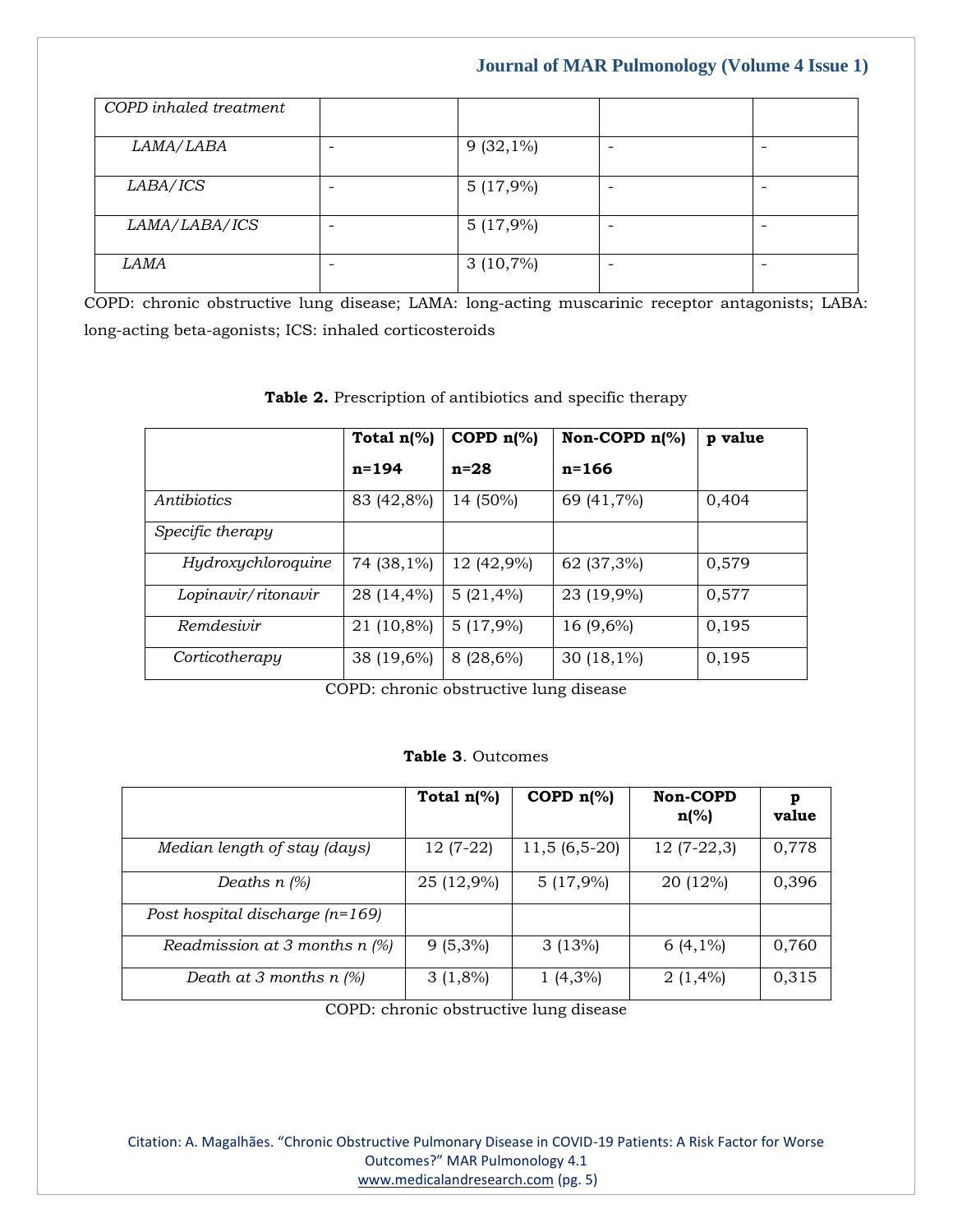#### **Discussion**

With 14% of admitted patients having a previous diagnosis of COPD, this case series reports a higher prevalence of this condition than previous works **(**3,5–7**)**. Furthermore, our population is representative of the prevalence of COPD in the Lisbon region, which is set at 14,2% **(**8**)** and, consequently, these patients do not seem to be at higher risk for hospital admission due to COVID-19. These results are a reflection of a time when stricter isolation policies were in place and patients belonging to risk groups were advised to self-isolate. Therefore, it is unclear whether we will see a future increase in the number of COPD patients admitted to hospitals by COVID-19. Even though this group of patients may appear to have a slightly higher fatality rate and also to be at increased risk for hospital readmission at 3 months, these findings had no statistical significance. This tendency may also be explained by the older age of the patients with COPD in our series and, possibly, by the small sample size.

This study took place at a time when, to be classified as cured, the patient had to have two negative nasopharyngeal swabs which caused a delay in hospital discharges for patients who could not isolate themselves from co-habitants. As the criteria for cure shifts to 10 days after the onset of symptoms given that the patient is asymptomatic for at least 3 days, we will observe for sure a decrease in the length of stay.

We were surprised to find that there was no difference in corticotherapy prescription between groups given that corticoids are a cornerstone of the treatment of acute exacerbation of COPD **(**9**)**. This could partially be explained by the initial cautious approach in corticoid use given the reports of negative outcomes in Severe acute respiratory syndrome (SARS) and the Middle East respiratory syndrome (MERS) **(**10**)**. Contrary to our findings, one could also expect an increased tendency for antibiotic prescription in the COPD group given the lower threshold for its use in these patients **(**9**)**. One explanation could be that initial protocols favored early antibiotic therapy for all severe patients, whereas currently this prescription is reserved for cases highly suspicious of bacterial superinfection.

Of course, we have to consider the limitations of the single-center retrospective study design and, even though we report a higher COPD prevalence than previous studies, this is still a small sample size. In conclusion, contrary to previous publications, **(**3,5**)** we didn't find an association between COPD and the severity of SARS-CoV-2 infection.

# **References**

1. Halpin DMG, Fane[r R, Sibila O, Badia JR, Agusti A. "Do chronic respiratory diseases or their](https://www.google.com/search?q=Do+chronic+respiratory+diseases+or+their+treatment+affect+the+risk+of+SARS-CoV-2+infection%3F&oq=Do+chronic+respiratory+diseases+or+their+treatment+affect+the+risk+of+SARS-CoV-2+infection%3F&aqs=chrome..69i57.2185j0j7&sourceid=chrome&ie=UTF-8)  treatment affect the risk of SARS-CoV-[2 infection?" Lancet Respir Med, 8 \(2020\), pp. 436](https://www.google.com/search?q=Do+chronic+respiratory+diseases+or+their+treatment+affect+the+risk+of+SARS-CoV-2+infection%3F&oq=Do+chronic+respiratory+diseases+or+their+treatment+affect+the+risk+of+SARS-CoV-2+infection%3F&aqs=chrome..69i57.2185j0j7&sourceid=chrome&ie=UTF-8)-438 [doi:10.1016/S2213-2600\(20\)30167-3](https://www.google.com/search?q=Do+chronic+respiratory+diseases+or+their+treatment+affect+the+risk+of+SARS-CoV-2+infection%3F&oq=Do+chronic+respiratory+diseases+or+their+treatment+affect+the+risk+of+SARS-CoV-2+infection%3F&aqs=chrome..69i57.2185j0j7&sourceid=chrome&ie=UTF-8)

Citation: A. Magalhães. "Chronic Obstructive Pulmonary Disease in COVID-19 Patients: A Risk Factor for Worse Outcomes?" MAR Pulmonology 4.1 [www.medicalandresearch.com](http://www.medicalandresearch.com/) (pg. 6)